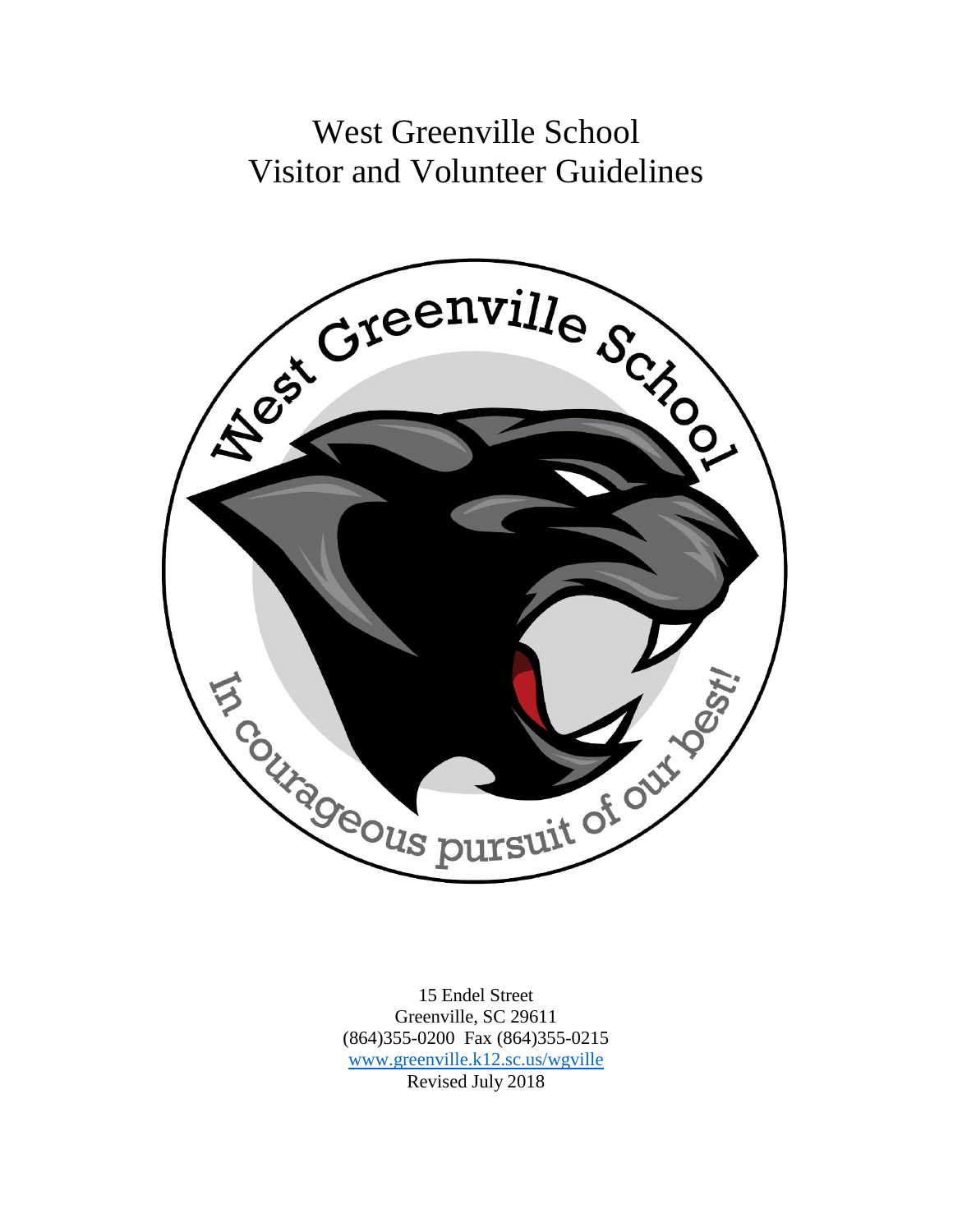#### **Greenville County Schools Visitor and Volunteer Guidelines**

All volunteers must receive District approval prior to volunteering at any school/center or chaperoning any school field trip. Volunteers should allow for up to 2 weeks for the approval process. All volunteers must submit an application to the school and receive clearance from the District before interacting with children in the school or chaperoning any field trip. Volunteers are identified by two different categories, Level I or Level II. The application process for each is detailed below.

### **Level I (Requires the presence and supervision of a GCS employee at all times)**

Level I volunteers must have a National Sex Offender Registry check run every time they volunteer at the school, which is done automatically when you submit your required identification at school check-in. Level I volunteers may volunteer in classrooms, work in the School Store, and participate in school activities on campus as long as staff members are present.

Level I application process:

- To access the volunteer application system, enter: [https://apps.raptortech.com/Apply/MzE6ZW4tVVM=](https://apps.raptortech.com/Apply/MzE6ZW4tVVM) and complete the Volunteer Application Form, a Level I volunteer only selects those functions not containing (Vol. II) in the name.
- Once approved the Level I volunteer is notified by email.
- Level I volunteers must sign in each time they volunteer. Photo identification must be presented each time for verification.

#### **Level II (Allows interaction with students without a GCS employee present)**

Level II volunteers must have a National Sex Offender Registry check run every time they volunteer at the school as well as an annual criminal background check. **Chaperones for field trips are required to be a Level II volunteer, regardless of the destination.**

Level II application process:

- To access the volunteer application system, the applicant enters: [https://apps.raptortech.com/Apply/MzE6ZW4tVVM=](https://apps.raptortech.com/Apply/MzE6ZW4tVVM) and complete the Volunteer Application Form, a Level II volunteer can select all functions available including those with (Vol. II) in the name. By selecting Vol. II functions the system will conduct a criminal background check.
- Once approved the Level II volunteer is notified by email. This process could take up to two weeks to complete.
- Level II volunteers must sign in each time they volunteer. Photo identification must be presented each time for verification.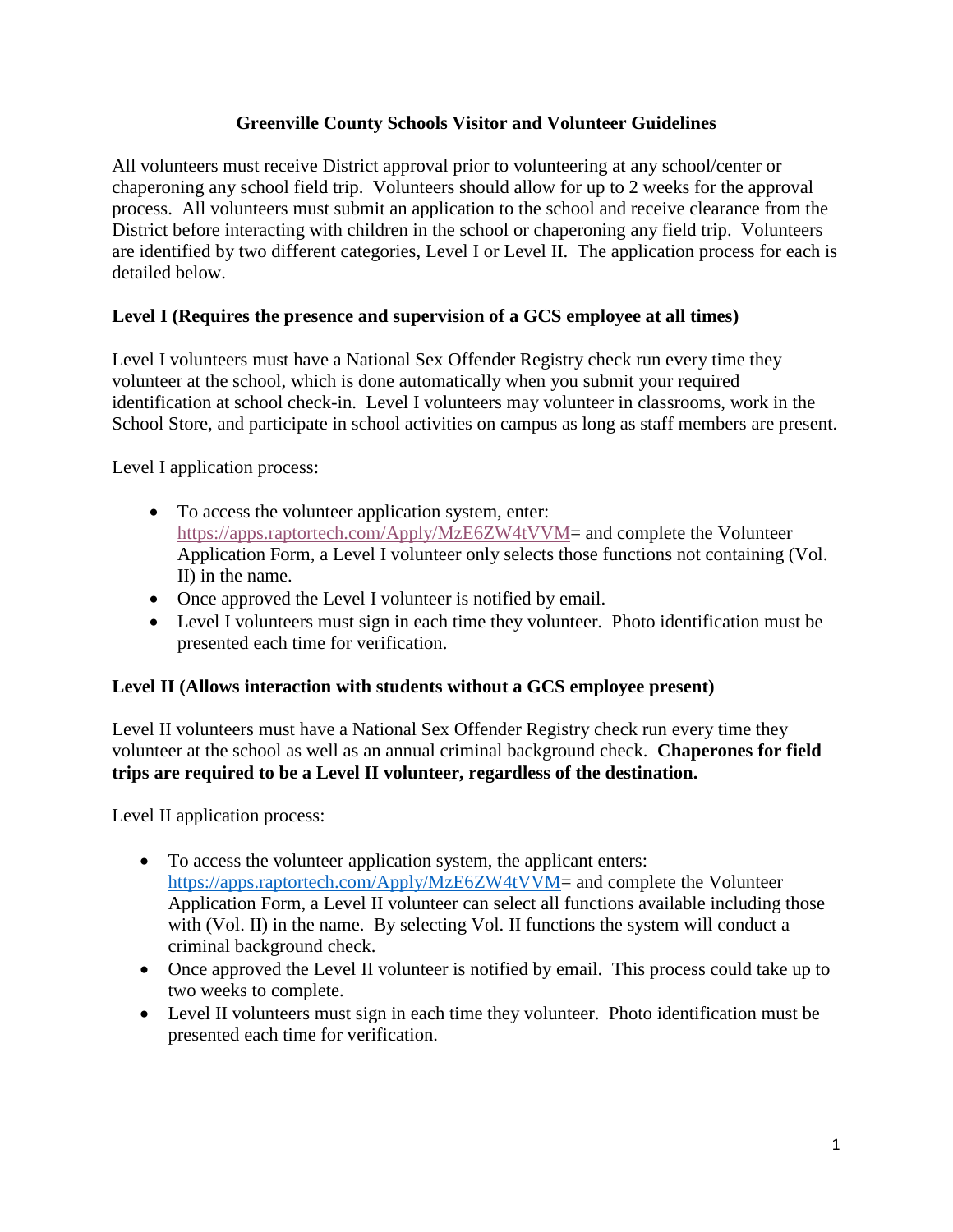#### **West Greenville School School Volunteer Job Description**

Position: School Volunteer

Supervisor: Director

General Job Description: Various volunteer duties at school site on as needed basis.

#### Job Activities:

- 1. Assist the teacher with instructional activities, such as
	- a. help students understand and follow directions,
	- b. listen to students read,
	- c. read to students,
	- d. assist with work completion,
	- e. prepare students for schedule changes and transitions,
	- f. keep classroom materials in order, etc.
- 2. Assist with campus beautification projects including yard work, planting, weeding, and designing.
- 3. Assist in ensuring student safety on field trips in the role of chaperone.
- 4. Assist with school and family events as fundraisers, preparation, decorations, and cleanup.
- 5. Coaching and mentoring.
- 6. Assist with special projects including but not limited to picture days, school store, plant sales, etc.
- 7. Assist during standardized testing as a monitor.
- 8. Perform other voluntary jobs as identified by the school.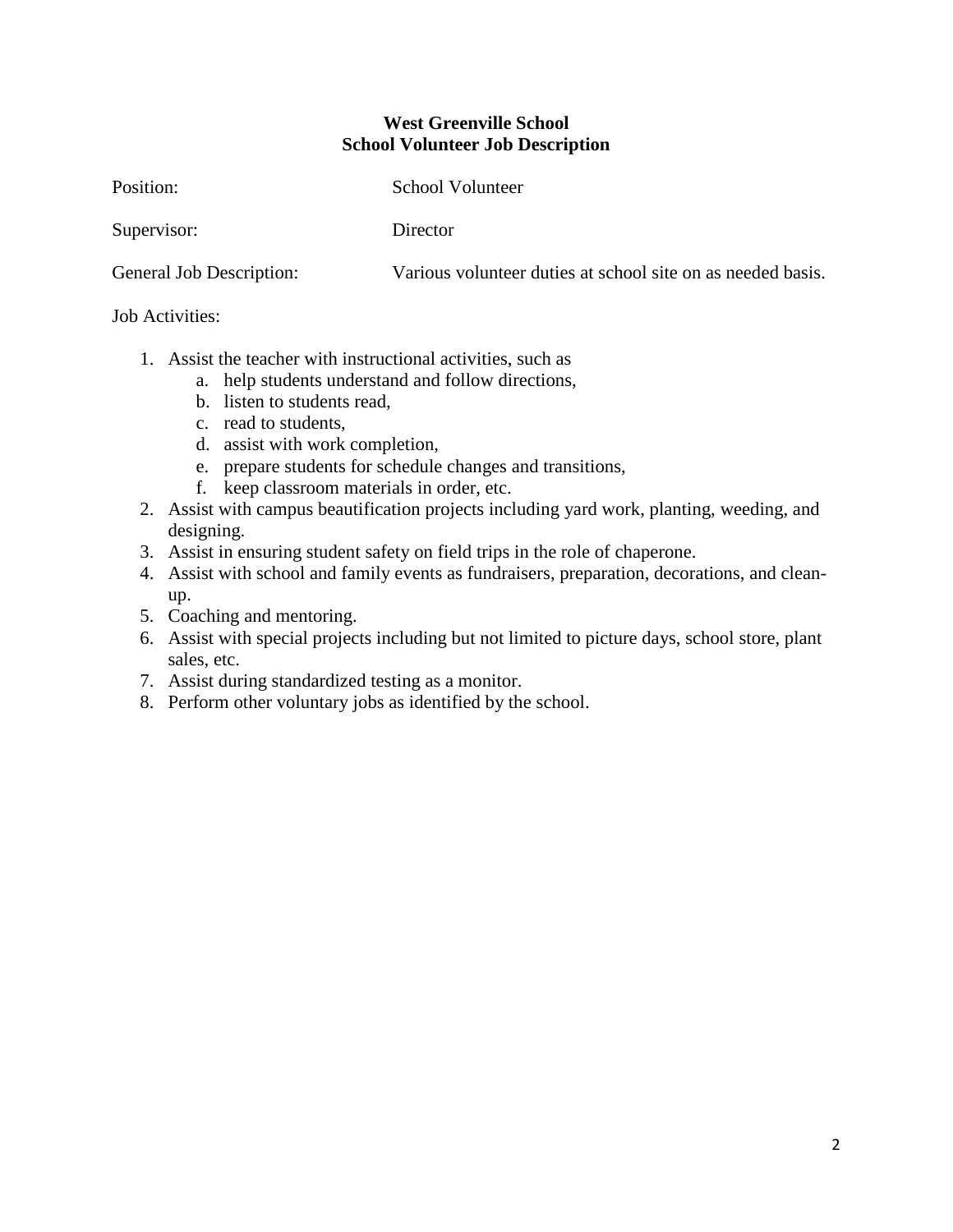## **Confidentiality**

All school volunteers are expected to sign a confidentiality agreement. All things that are seen and heard at school about children and their families should be considered privileged information.

- Treat all student information as personal and confidential regardless of source.
- Communicate relevant information about students to the respective classroom teacher or building administrator.
- Seek clarification of unusual situations that occur in the school from the person(s) involved and avoid discussing such matters with non-school personnel.
- Understand that not all student information can and will be shared with volunteers.
- All communications with the parent and/or guardian will be done by school personnel.

## **Student Discipline**

Classroom management and student discipline is the sole responsibility of school personnel. If a student should misbehave in your presence, you should report this immediately to the staff member in charge. The staff member will then determine the necessary course of action.

## **Site Information**

Volunteers are always welcome at West Greenville School. Below are a few items to ensure your volunteer time is productive.

- Please park in the parking lot on the side of the building to keep lanes at and near the schools' main entrance clear.
- Before you join in your activity, please be sure you sign-in at the front desk and wear a name badge any time you are in the building.
- Please respect that classes may be in session and should not be interrupted without prior notice from the front desk.
- Be mindful of your dress as it should be comfortable and appropriate to be working on projects and/or interacting with students.

# **Before You Start**

Before you begin your volunteer experience, please discuss the following items with the classroom teacher.

- School and classroom rules, and which rules apply to adults as well as students.
- Classroom procedures, methods of reinforcing students, and emergency procedures.
- Specific duties and strategies that you should use to carry out those duties.
- How and when to contact your teacher regarding a change in your schedule, etc.
- How the students will refer to you (Ms., Dr., Mrs., Mr., etc.).